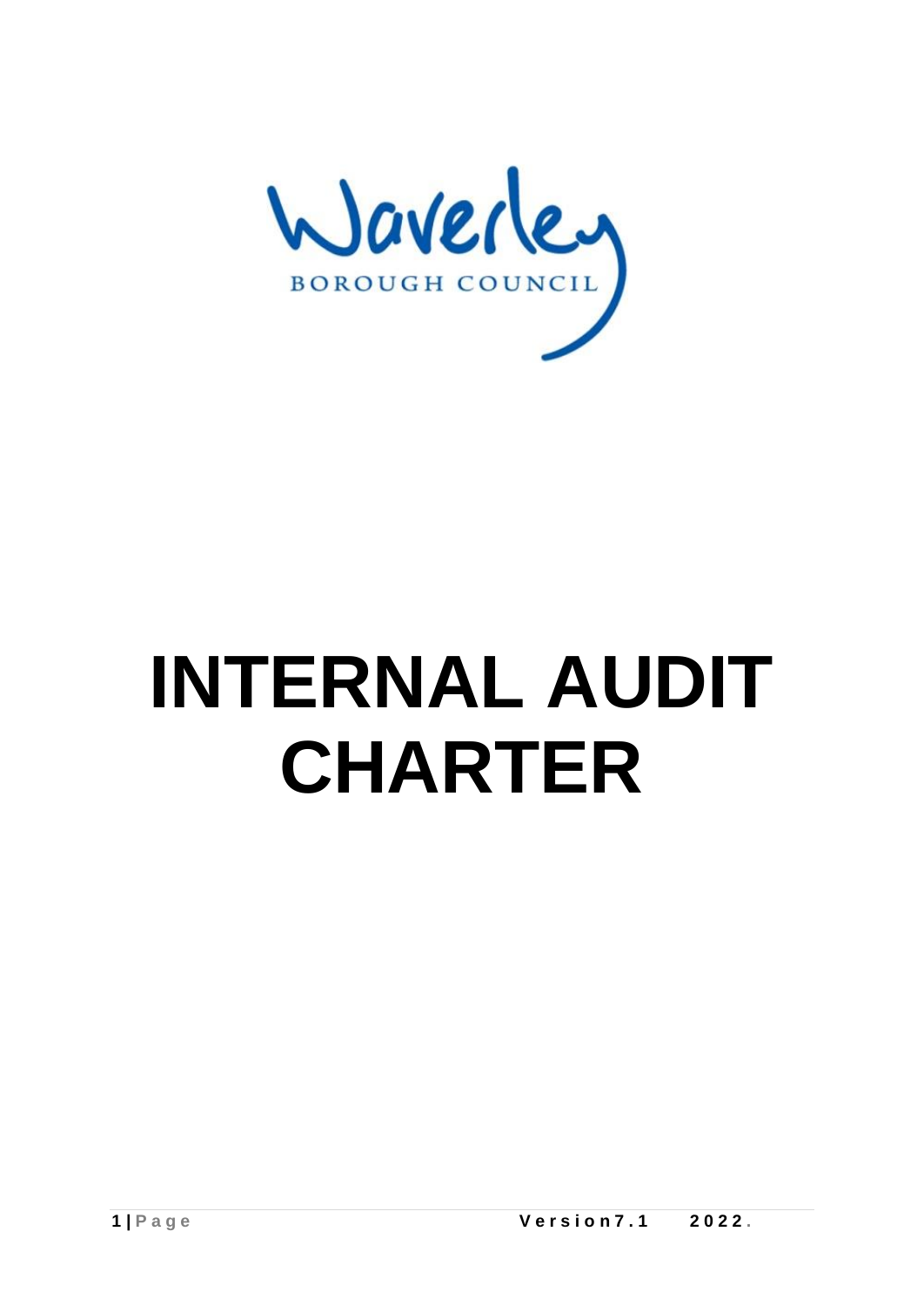# **TABLE OF CONTENTS**

| Para No. | <b>Narrative</b>                                           | Page No. |
|----------|------------------------------------------------------------|----------|
| 1.       | <b>Introduction</b>                                        | 3        |
| 2.       | <b>Definitions</b>                                         | 3        |
| 3.       | <b>Purpose of Internal Audit</b>                           | 4        |
| 4.       | Professionalism                                            | 5        |
| 5.       | <b>Authority of Internal Audit</b>                         | 5        |
| 6.       | Organisation                                               | 5        |
| 7.       | <b>Responsibility of the Internal Audit</b>                | 5        |
| 8.       | <b>Scope of Internal Audit</b>                             | 6        |
| 9.       | <b>Independence and Objectivity</b>                        | 6        |
| 10.      | <b>Internal Audit Plan</b>                                 | 7        |
| 11.      | <b>Internal Audit Resource</b>                             | 7        |
| 12.      | <b>Reporting and Monitoring</b>                            | 8        |
| 13.      | The Role of Internal Audit in Fraud Related<br><b>Work</b> | 8        |
| 14.      | <b>Performance of Non-Audit Activity</b>                   | 9        |
| 15.      | <b>Periodic Assessment</b>                                 | 9        |
| 16.      | <b>Review of the Internal Audit Charter</b>                | 9        |

| <b>Version</b> | <b>Approved by</b>     | <b>Date</b> |
|----------------|------------------------|-------------|
| V <sub>1</sub> | <b>Audit Committee</b> | 17/09/2013  |
| V <sub>2</sub> | <b>Audit Committee</b> | 21/06/2016  |
| V3             | <b>Audit Committee</b> | 26/09/2017  |
| V <sub>4</sub> | <b>Audit Committee</b> | 25/09/2018  |
| V <sub>5</sub> | <b>Audit Committee</b> | 24/09/2019  |
| V <sub>6</sub> | <b>Audit Committee</b> | 20/07/2020  |
| V <sub>7</sub> | <b>Audit Committee</b> | 06/09/2021  |
| V7.1           | <b>Draft</b>           | 02/03/2022  |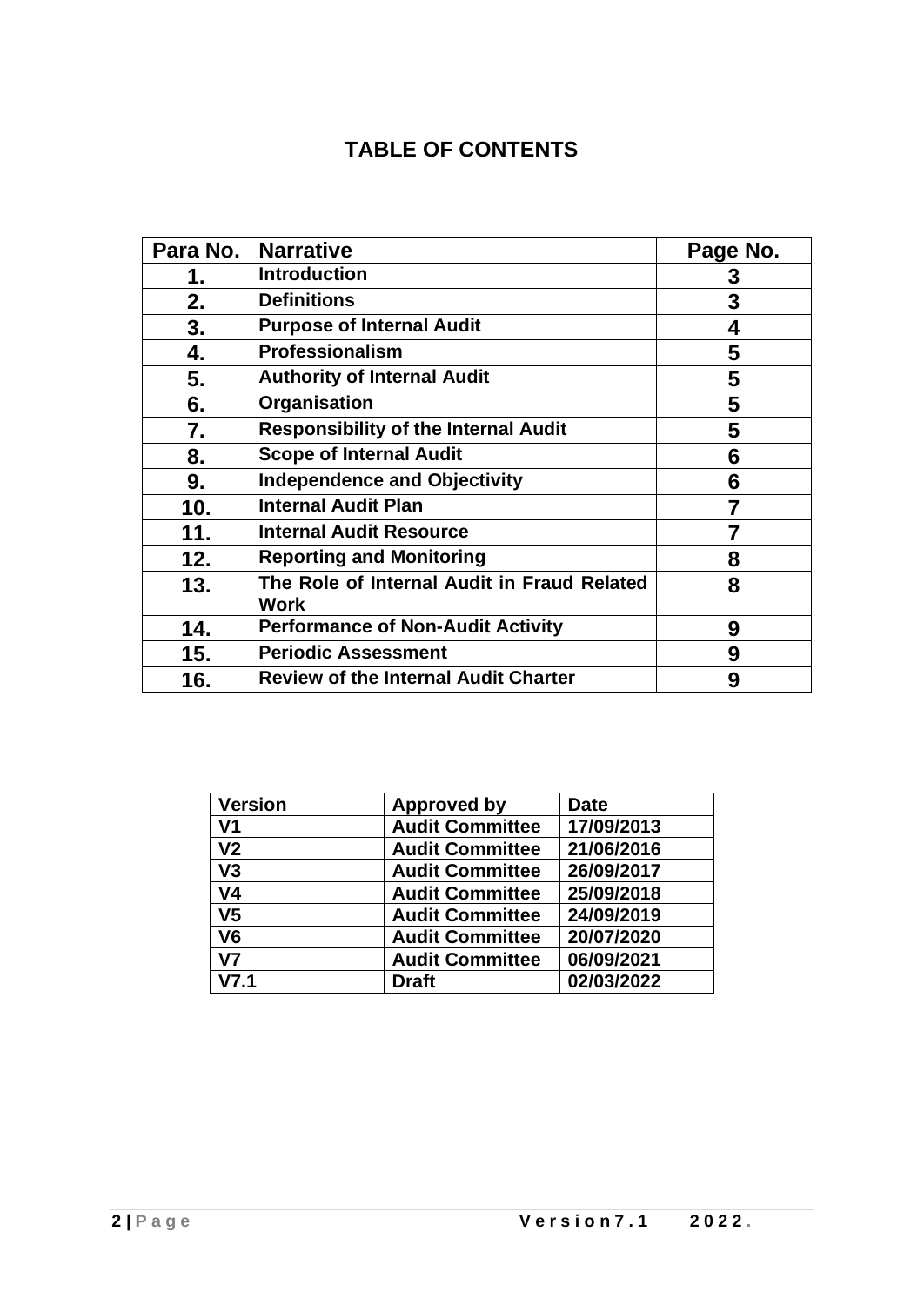# **1. Introduction**

The purpose of the Internal Audit Charter is to define the Internal Audit's purpose, authority, and responsibility in accordance with the UK Public Sector Internal Audit Standards (PSIAS). It establishes Internal Audit's position within the council and reporting lines; authorises access to records, personnel, and physical property relevant to the performance of audit work; and defines the scope of internal audit activities.



# **2. Definitions**

For the purposes of this charter the following definitions shall apply:

**2.1** The definition of Internal Audit as set out in the PSIAS:

*'Internal auditing is an independent, objective assurance and consulting activity designed to add value and improve an organisation's operations. It helps an organisation accomplish its objectives by bringing a systematic, disciplined approach to evaluate and improve the effectiveness of risk management, control and governance processes.'*

*Mission of Internal Audit is to 'enhance and protect organisational value by providing risk-based and objective assurance, advice and insight'*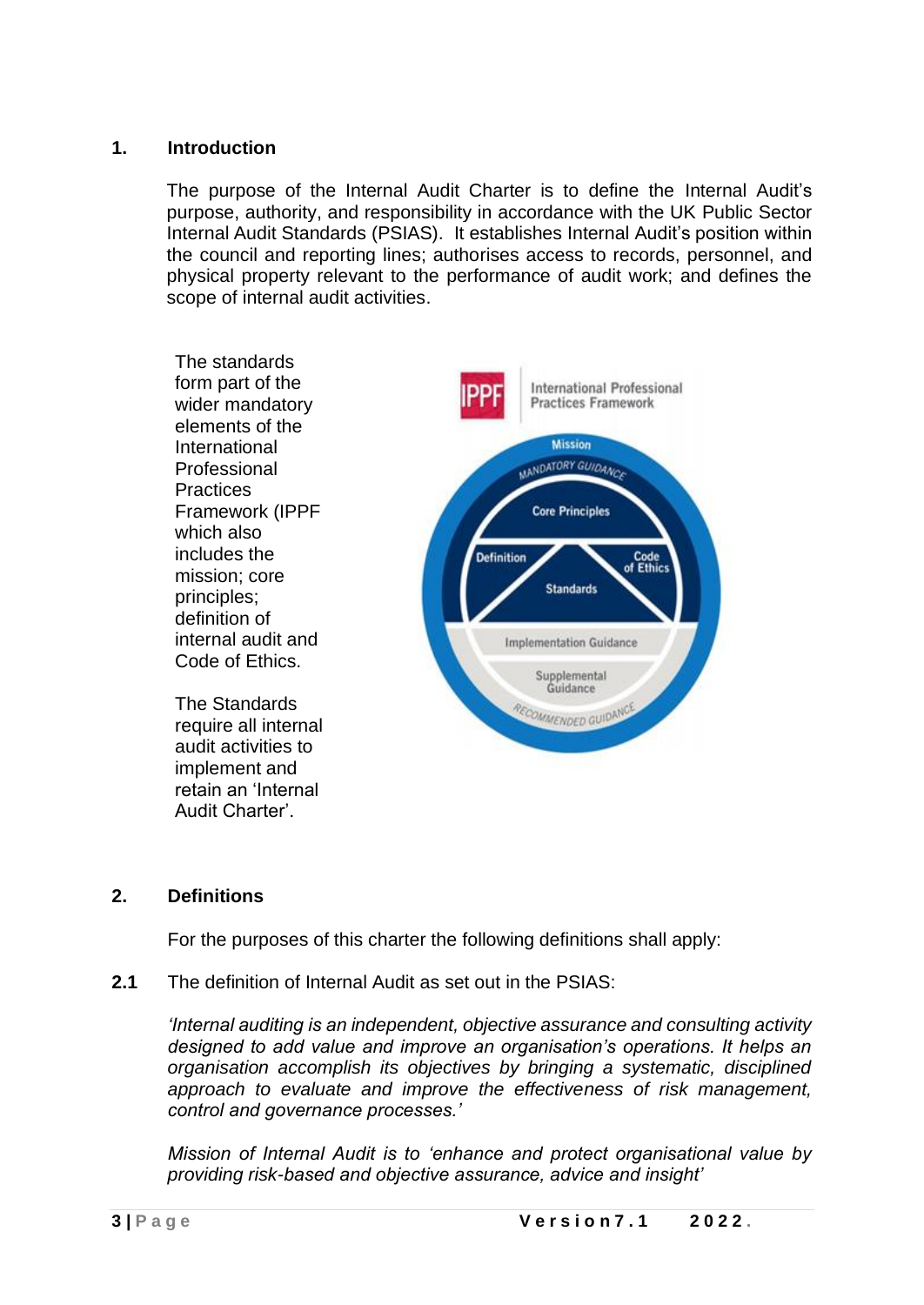# **2.2 The 'Board'**

The board is defined as:

'the governance group charged with independent assurance on the adequacy of the risk management framework, the internal control environment and the integrity of financial reporting'.

Within this Council the role of the 'Board' will be fulfilled by the Audit Committee.

# **2.3 Senior Management**

#### *Senior Management is defined as:*

'those charged with responsibility for the leadership and direction of the Council'

Within this council the role of 'Senior Management will be fulfilled by the Management Board made up of the Chief Executive and two Strategic Directors.

#### **2.4 Chief Audit Executive**

The Chief Audit Executive is described as:

*'a person in a senior position responsible for effectively managing the internal audit activity in accordance with the internal audit charter and the Definition of Internal Auditing, the Code of Ethics and the Standards. The Chief Audit Executive or others reporting to the Chief Audit Executive will have appropriate professional certifications and qualifications'* 

Within this Council the role of the Chief Audit Executive will be fulfilled by the Internal Audit Manager.

#### **3. Purpose of Internal Audit**

The Accounts and Audit Regulations 2015 (Regulation 5 (1)) require that local authorities to which this regulation applies must ensure that it has a sound system of internal control which: -

- a. Facilitates the effective exercise of its functions and the achievement of its aims and objectives
- b. Ensures that the financial and operational management of the authority is effective and
- c. Includes effective arrangements for the management of risk.

As an independent appraisal function, the primary objective of Internal Audit is to review, appraise and report in a timely manner upon the adequacy of internal controls across the entire control environment of the council.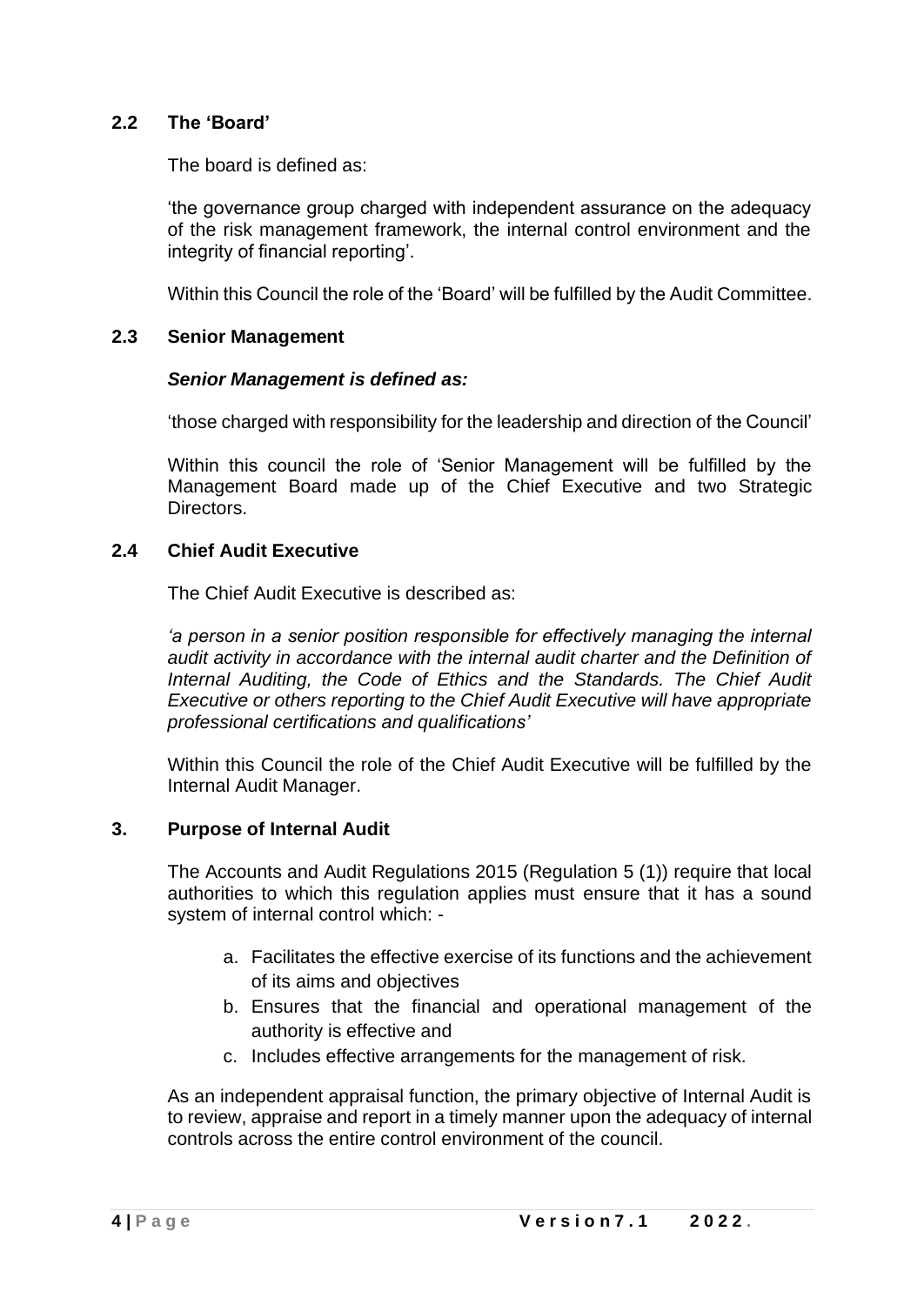# **4. Professionalism**

The internal audit activity will govern itself by adherence to the Public sector Internal Audit Standards. This mandatory guidance constitutes principles of the fundamental requirements for the professional practice of internal auditing and for evaluating the effectiveness of the internal audit activity's performance.

The service, and individual staff will be governed by the Code of Ethics of the relevant professional bodies of which they are a member, and all codes and policies operated by the Council.

# **5. Authority of Internal Audit**

The powers and duties authority of Internal Audit is set out in the Council's Financial Regulations, paragraph 14.3 details the authority Internal Audit has to perform their duty. The Strategic Director (Section 151 Officer) has nominated these rights to the Internal Audit Manager who has direct access to the Joint Chief Executive (Head of Paid Service) Guildford and Waverley **Borough Council's, and the Audit Committee.** 

Internal audit staff have access to all Council property and assets, at any reasonable time, and have the authority to apply any test or checks they deem necessary to the accounts, including cash securities, properties or records which relate in any way to the operations of the Council. The auditor can require and receive such explanations from any Officers or Member as deemed appropriate. All employees are requested to assist the internal audit activity in fulfilling its roles and responsibilities.

#### **6. Organisation**

The Internal Audit function sits within the Internal Audit Service that forms part of the Strategic Director's responsibilities, who fulfils the role of the Council's Section 151 Officer. This role is responsible for maintaining an adequate and effective internal audit function and the nomination of an officer to act as the (Chief Audit Executive, IIA) Internal Audit Manager. The Internal Audit Manager is responsible for the day-to-day management and the long-term planning for the service. Therefore, the Internal Audit Manager has free and unfettered access to the Joint Chief Executive, Section 151 Officer, Monitoring Officer, and the Chair of the Audit Committee. The Internal Audit Manager will communicate and interact directly with the Audit Committee, including in and between Audit Committee meetings as appropriate.

#### **7. Responsibility of the Internal Audit Service**

The key responsibilities of the Internal Audit Service are as laid out in the Council's Financial Regulations:

• The Strategic Director (Section 151 Officer) is responsible for maintaining an adequate and effective internal audit function.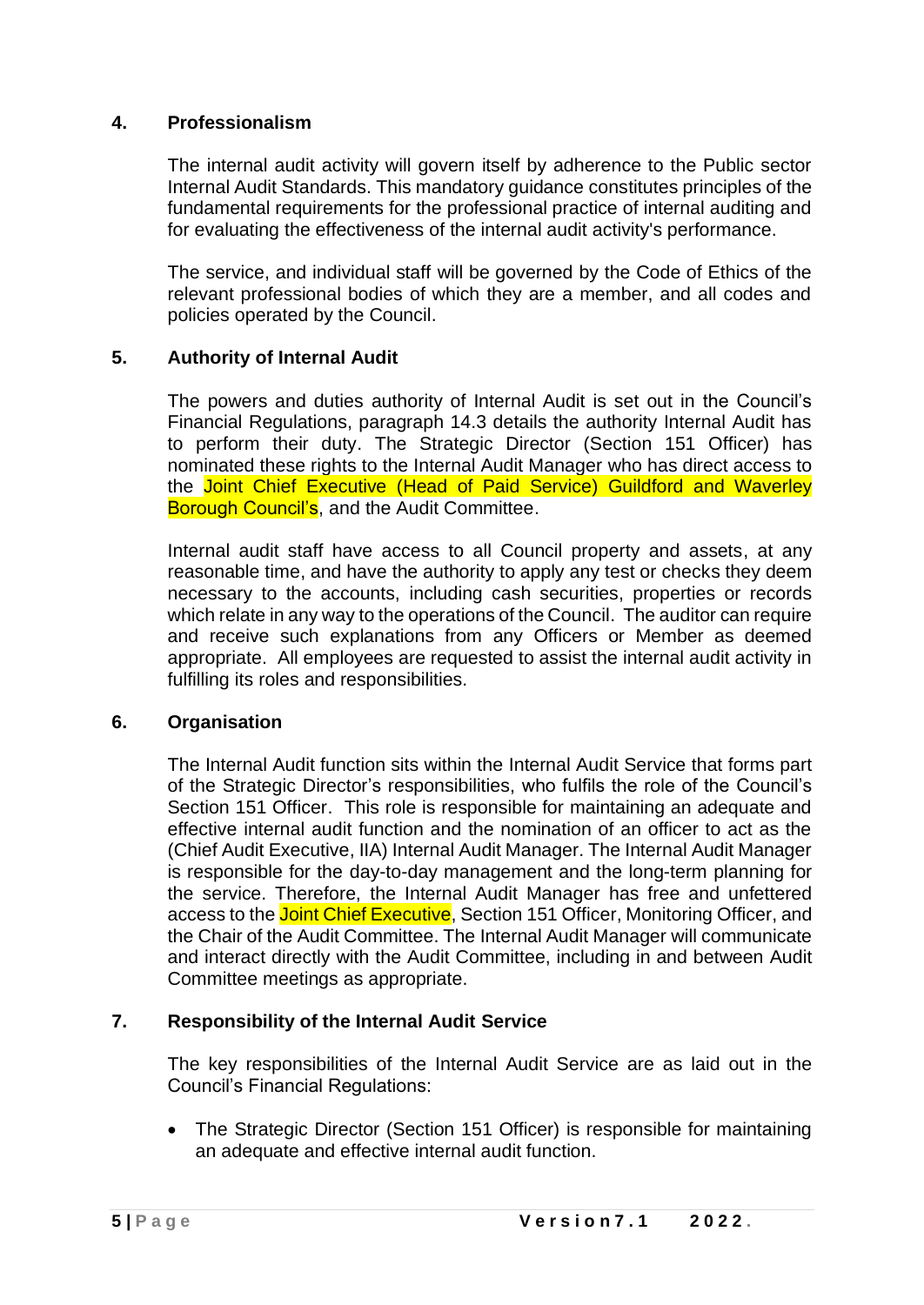- The internal audit function will operate in accordance with the Public Sector Internal Audit Standards
- The internal audit function is responsible for providing assurance on the Council's system of internal control. It examines, evaluates, and reports on the adequacy of internal control as a contribution to the proper, economic, efficient, and effective use of resources.
- In fulfilling their responsibilities Internal audit staff will undertake effective reviews of systems and procedures on a regular basis.

# **8. Scope of Internal Audit**

The scope of internal auditing encompasses, but is not limited to, the examination and evaluation of the adequacy and effectiveness of the organisation's governance, risk management, and internal control processes in relation to the organisation's defined goals and objectives. Internal control objectives considered by internal audit include:

- ❖ Consistency of operations or programs with established objectives and goals and effective performance.
- ❖ Effectiveness and efficiency of operations and employment of resources.
- ❖ Compliance with significant policies, plans, procedures, laws, and regulations.
- ❖ Reliability and integrity of management and financial information processes, including the means to identify, measure, classify, and report such information in a timely manner.
- ❖ Safeguarding of assets.

Internal Audit is responsible for evaluating all processes ('audit universe') of the entity including governance processes and risk management processes. It also assists the Audit Committee in evaluating the quality of performance of external auditors and maintains proper degree of coordination with internal audit.

Internal audit may perform consulting and advisory services related to governance, risk management and control as appropriate for the organisation. It may also evaluate specific operations at the request of the Audit Committee or Management Board as appropriate.

Based on its activity, Internal Audit is responsible for reporting significant risk exposures and control issues identified to the Audit Committee or Management Board, including fraud risks, governance issues, and other matters needed or requested by the Audit Committee.

#### **9. Independence and Objectivity**

The internal audit activity will remain free from interference by any element in the organisation, including matters of audit selection, scope, procedures, frequency, timing, or report content to permit the maintenance of an independent and objective attitude to enable them to provide impartial, unbiased and effective professional judgements and advice.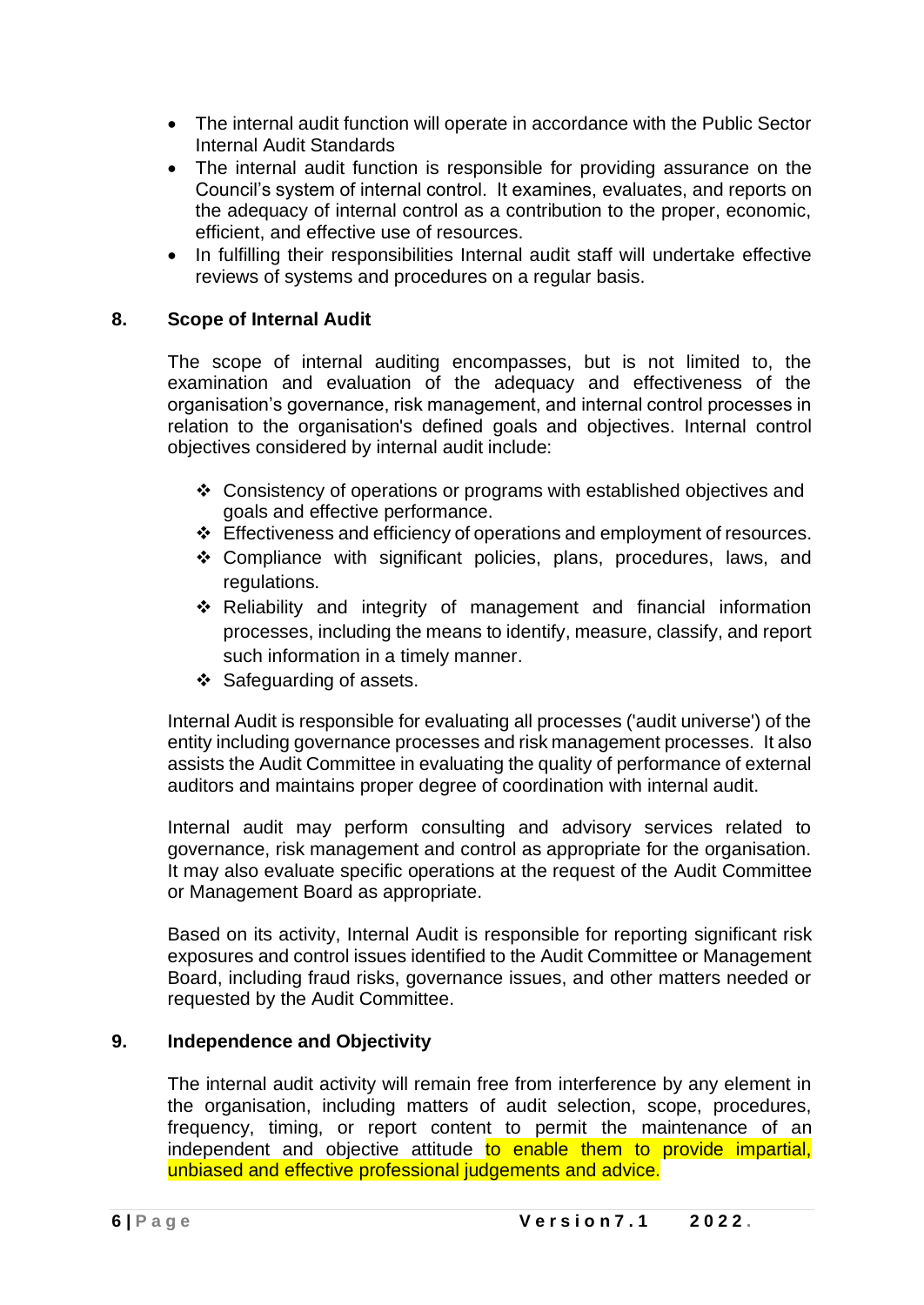To achieve the degree of independence and objectivity necessary to effectively discharge it's responsibilities, arrangements are in place to ensure the internal audit activity:

- retains no executive or operational responsibilities.
- operates in a framework that allows unrestricted access to 'senior management' and 'the Board'
- reports functionally to 'the Board'
- reports in their own name
- rotates responsibilities for audit assignments within the internal audit team
- completes individual declarations confirming compliance with rules on independence, conflicts of interest and acceptance of inducements and
- ensures the planning process recognise and address potential conflicts of interest through internal audit staff not undertaking an audit for at least two years in an area where they have had previous operational roles.

If independence or objectivity is impaired in fact or appearance, the details of the impairment will be disclosed to 'Senior Management' and 'the Board'. The nature of the disclosure will depend upon the impairment.

Internal auditors will have no direct operational responsibility or authority over any of the activities audited. Accordingly, they will not implement internal controls, develop procedures, install systems, prepare records, or engage in any other activity that may impair internal auditor's judgment.

Internal auditors must exhibit the highest level of professional objectivity in gathering, evaluating, and communicating information about the activity or process being examined. Internal auditors must make a balanced assessment of all the relevant circumstances and not be unduly influenced by their own interests or by others in forming judgements.

The Internal Audit Manager will confirm to the Audit Committee (Board), at least annually, the organisational independence of the internal audit activity.

The Joint Chief Executive (Head of Paid Service) Guildford and Waverley Borough Council's reviewing and countersigning the performance reviews of the Internal Audit Manager.

#### **10. Internal Audit Plan**

At least annually, the Internal Audit Manager will submit to the Audit Committee an internal audit plan for review and approval, including risk assessment criteria. The internal audit plan will include timing as well as budget and resource requirements for the next fiscal year. The Internal Audit Manager will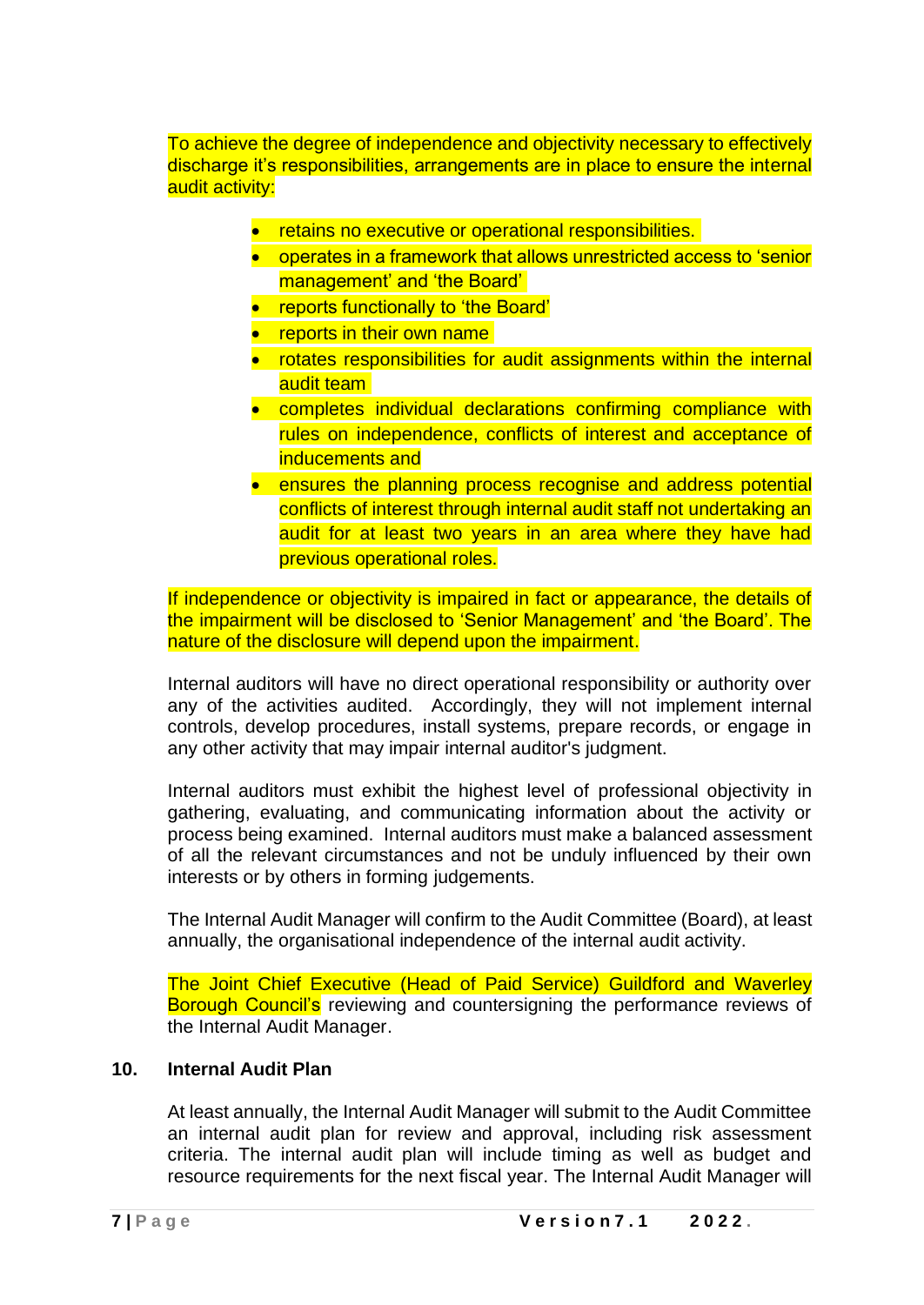communicate the impact of resource limitations and significant interim changes to Management Board, Senior Management, and the Audit Committee.

The internal audit plan will be developed based on a prioritisation of the audit universe using a risk-based methodology, including input of Service Managers, Management Board, and the Audit Committee. Prior to submission to the Audit Committee for approval, the plan will be discussed with Senior Managers and Management Board. Any significant deviation from the approved internal audit plan will be communicated through the periodic activity reporting process to Audit Committee.

# **11. Internal Audit Resources**

The Internal Audit Manager will hold an appropriate professional qualification (CMIIA, CCAB or equivalent) and be suitably experienced.

The Strategic Director (Section 151 Officer) is responsible for providing the Internal Audit Manager with the appropriate resources to maintain an adequate and effective internal audit service.

The Internal Audit Manager will ensure that the Internal Audit service has access to an appropriate range of knowledge, skills, qualifications, and experience required to deliver the audit plan.

# **12. Reporting and Monitoring**

A written report will be prepared and issued by the Internal Audit Manager after receipt from the contractor following the conclusion of each internal audit engagement and will be distributed as appropriate. Internal audit results will also be communicated to the Audit Committee throughout the year.

The final version of the internal audit report will include management's response and corrective action taken regarding the specific findings and observations. Management's response includes a timetable for anticipated completion of the action to be taken and an explanation for any corrective action that will not be implemented. Where an agreed timeframe has not been met these will be reported to the Audit Committee. This allows a decision to be made on whether a change in the agreed timeframe is necessary or whether the action is still applicable if control enhancements have been implemented elsewhere that negates the need for the action.

The internal audit activity will be responsible for appropriate follow-up on agreed actions with the responsible Head of Service. All agreed action will remain on the monitoring system (Pentana) until implemented or approved to be removed by the Audit Committee if a justifiable reason is provided to support the request.

The Internal Audit Manager presents the Annual Internal audit opinion as part of the Annual Internal Audit report to the Management Board which is then included in the Annual Governance Statement that supports the Annual Accounts. The Internal Audit Annual Audit Opinion includes an assessment of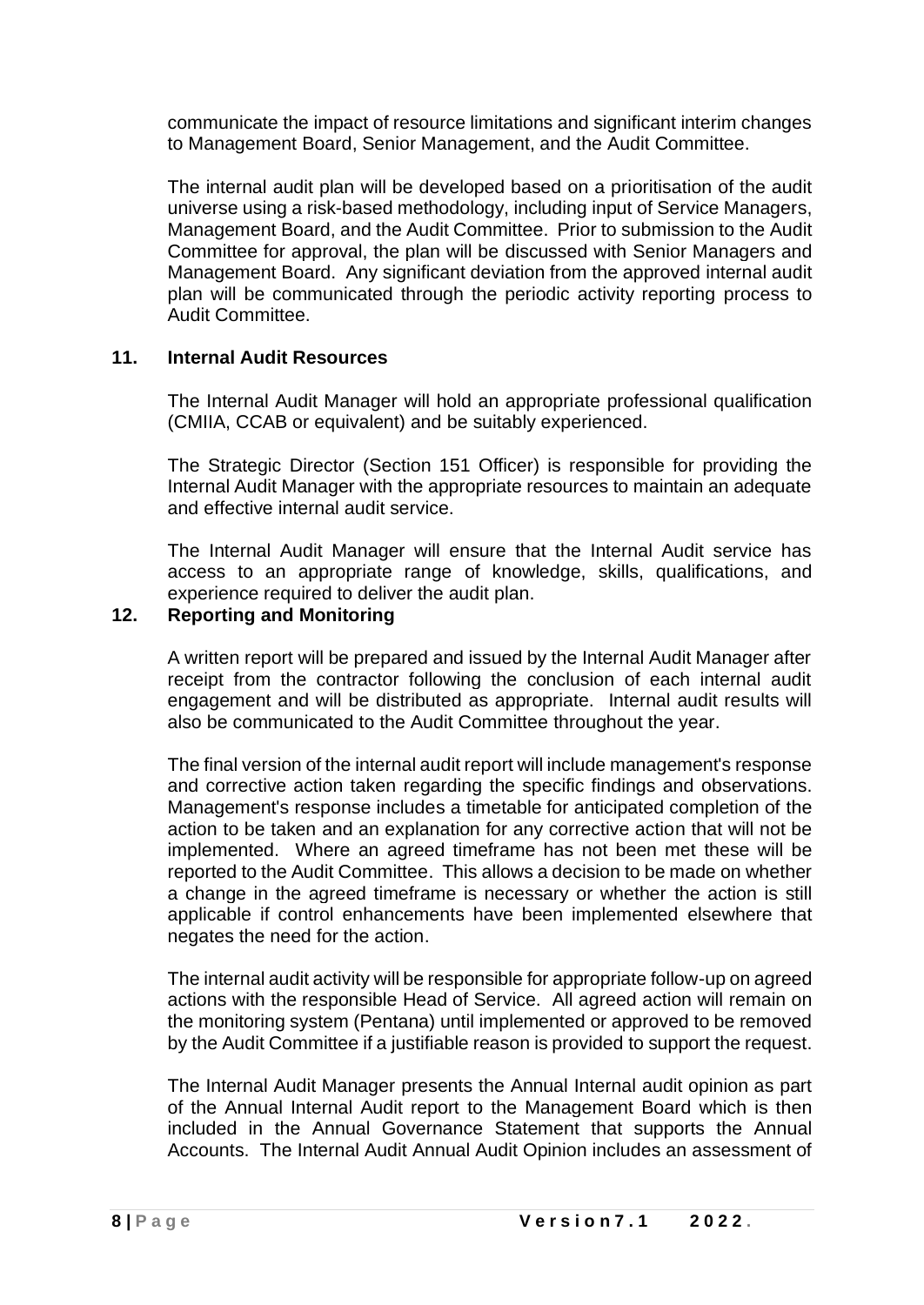the overall adequacy and effectiveness of the organisation's framework of governance, risk management and control.

# **13. Role of Internal Audit in Fraud Related Work**

The role of Internal Audit in fraud related work is set out in the following Council documents:

- Financial Regulations
- Anti Fraud, Corruption, and Bribery Strategy
- Whistleblowing Policy
- Prosecution Policy
- Fraud Response Plan
- Housing Tenancy Fraud Policy

The primary responsibility for maintaining sound systems of internal control including arrangements to prevent and detect fraud and corruption lies with management. Completion of planned audit work assists this process by highlighting areas where controls maybe inadequate or are not operating as management intended.

The Internal Audit Manager also facilitates the authority's participation in the National Fraud Initiative (NFI) in which specified data is matched with data supplied from other Local Authorities and external agencies to detect potentially fraudulent activity.

# **14. Performance of Non-Audit Activities**

The Internal Audit Manager has line management responsibility for the Council's Fraud Investigation Officer, which forms part of the Internal Audit Service. To maintain independence and avoid conflict of interest any internal audits of these functions will be undertaken by an externally procured resource.

Where individual internal auditors undertake non–audit activities, for example in participating in corporate projects in a non–audit role, the auditor involved will not participate in future audits of the service/project area until at least one year has elapsed from completion of the activity.

# **15. Periodic Assessment**

The Internal Audit Manager is responsible for periodically providing a selfassessment on the internal audit activity as regards its consistency with the Audit Charter (purpose, authority, responsibility) and performance relative to its plan.

In addition, the Internal Audit Manager will communicate to the Management Board and the Audit Committee on the internal audit activity's quality assurance and improvement program, including results of ongoing internal assessments and external assessments conducted at least every five years. However, as